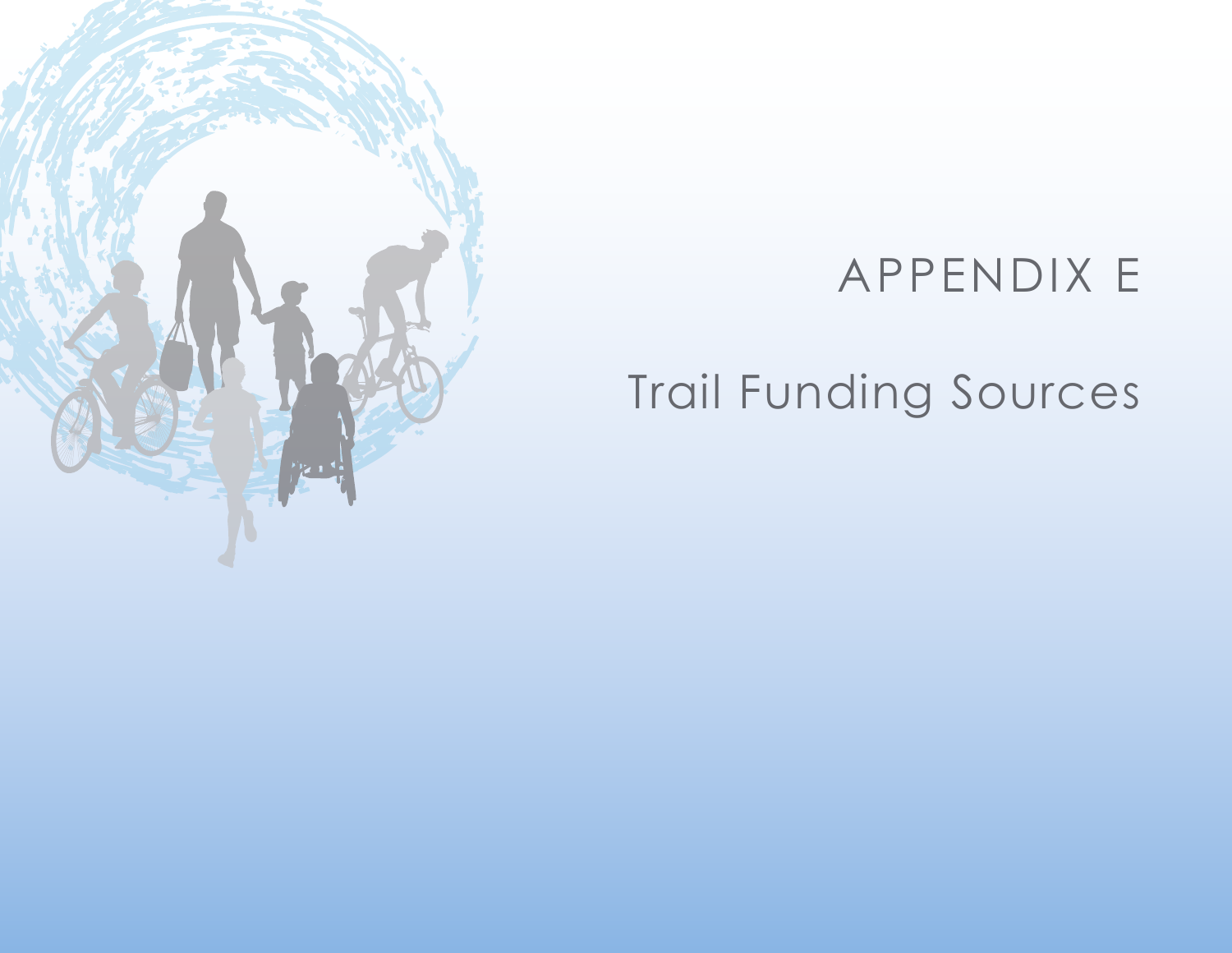## FUNDING TABLE

Table E.1 compiles the funding sources and their relevant information into a matrix format for review and comparison of the source requirements such as matching requirements. Funding opportunities are constantly evolving, therefore agencies should use the following table as a guide but should research desired funding sources further to ensure the latest rules, regulations, and funding sources are applicable.

| <b>TABLE E.1 - Funding Opportunities</b>                       |                                |                                                |                   |                            |                                                                                                                             |                                                                                                                                                                                                        |  |
|----------------------------------------------------------------|--------------------------------|------------------------------------------------|-------------------|----------------------------|-----------------------------------------------------------------------------------------------------------------------------|--------------------------------------------------------------------------------------------------------------------------------------------------------------------------------------------------------|--|
| <b>Funding</b><br>Source<br><b>FEDERAL</b>                     | Application<br><b>Deadline</b> | Administering<br>Agency                        | Match<br>Required | Maximum<br>Grant           | <b>Eligible Applicants</b>                                                                                                  | <b>Comments</b>                                                                                                                                                                                        |  |
| <b>MAP-21</b><br><b>Federal Lands</b><br><b>Access Program</b> | Varies                         | Federal<br>Highway<br>Administration<br>(FHWA) | 11.47%            | N/A                        | State, county, tribal, or city<br>government that owns or maintains<br>the transportation facility                          | Project must be located on, adjacent<br>to, or provide direct access to<br>federal lands. http://www.cflhd.<br>gov/programs/flap/ca/index.cfm;<br>Approximately \$38M available/year<br>in California. |  |
| <b>Five Star</b><br>Restoration<br><b>Grant Program</b>        | Varies - Fall                  | U.S.<br>Environmental<br>Protection<br>Agency  | 100%              | \$20,000                   | Government agencies, grass roots<br>organizations, and tribes                                                               | Five or more partners required in<br>each project to contribute funding,<br>land, technical assistance, workforce<br>support, or other in-kind services.                                               |  |
| Highway Safety<br>Improvement<br>Program                       | Varies                         | Caltrans                                       | 10%               | Varies - \$1.5M in<br>2013 | Agency that assumes responsibility<br>for a publicly-owned roadway                                                          | Highway safety improvement<br>projects benefiting publicly owned<br>bicycle and pedestrian trails and<br>pathways. Must have collision data.<br>100% based on data.                                    |  |
| Land and Water<br>Conservation<br>Fund                         | May                            | <b>National Parks</b><br>Service               | 50%               | \$3.5M                     | Cities, counties, or district<br>authorized to acquire, develop,<br>operate, and maintain park and<br>recreation facilities | No more than 25% of the grant may<br>be spent on non-construction costs,<br>\$3.5 million was the maximum grant<br>awarded for FY2009; Focus- National<br>Parks.                                       |  |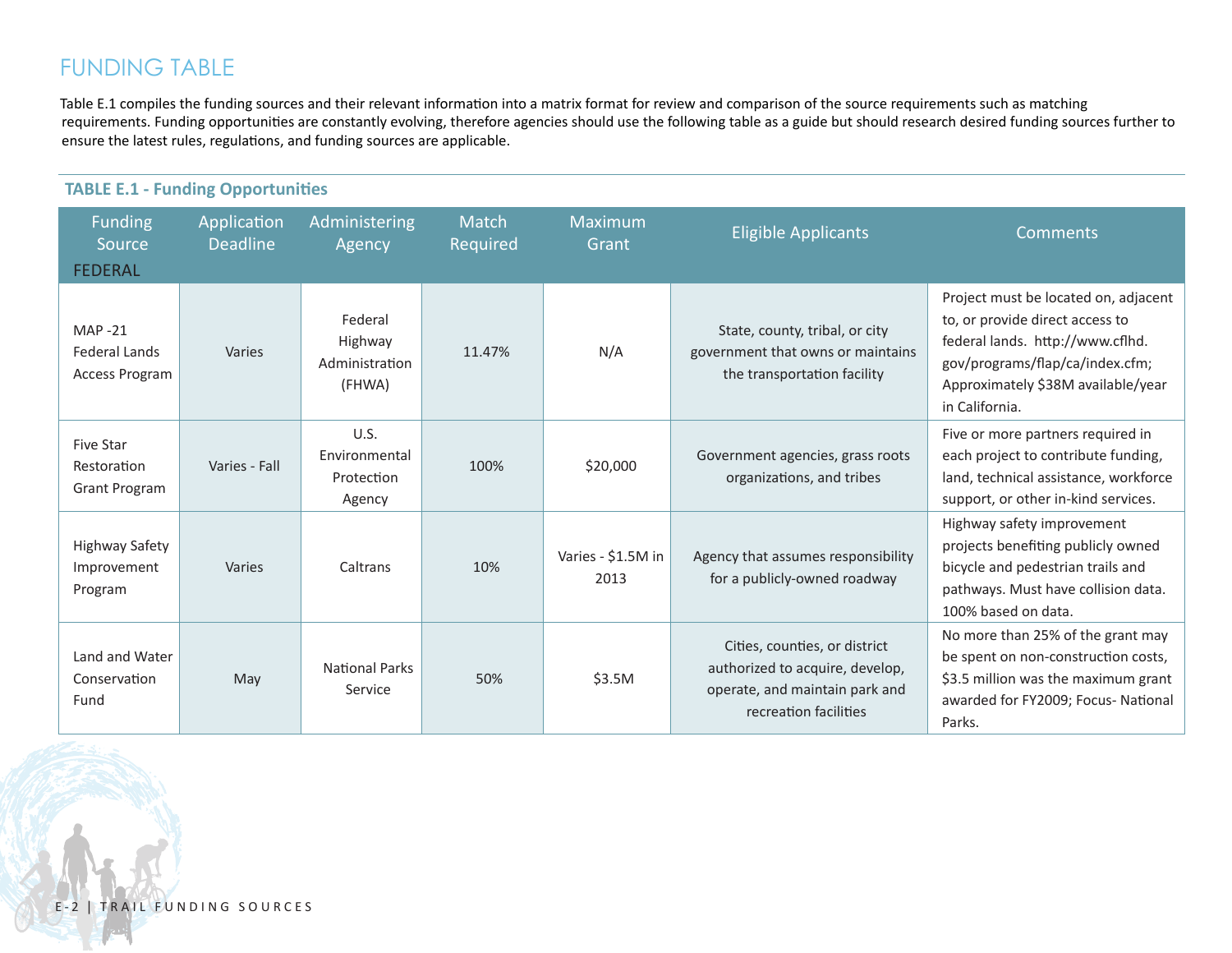| <b>TABLE E.1 - Funding Opportunities</b>                |                                |                                                                  |                   |                  |                                                                                                                                                             |                                                                                                                                                       |  |
|---------------------------------------------------------|--------------------------------|------------------------------------------------------------------|-------------------|------------------|-------------------------------------------------------------------------------------------------------------------------------------------------------------|-------------------------------------------------------------------------------------------------------------------------------------------------------|--|
| Funding<br>Source                                       | Application<br><b>Deadline</b> | Administering<br>Agency                                          | Match<br>Required | Maximum<br>Grant | <b>Eligible Applicants</b>                                                                                                                                  | <b>Comments</b>                                                                                                                                       |  |
| Transportation<br>Alternatives<br>Program               | TBD                            | <b>CTC</b>                                                       | <b>TBD</b>        | N/A              | Public agencies, non-profit<br>organizations managing public lands                                                                                          | To be administered as part of the<br>California Active Transportation<br>Program.                                                                     |  |
| Rivers,<br>Trails and<br>Conservation<br>Assistance     | August                         | National Park<br>Service (NPS)                                   | None              | N/A              | State or local agency, tribe; non-<br>profit organization or citizens'<br>group; federal agencies, including<br>NPS, may apply with non-federal<br>partner. | Technical assistance for<br>projects demonstrating tangible<br>conservation and recreational<br>results in the near future; Focus -<br>federal lands. |  |
| Regional<br>Surface<br>Transportation<br>Program (RSTP) | Varies                         | <b>SCCRTC</b>                                                    | 11.47%            | Varies           | Project must be sponsored by a<br>Public Agency that has a Master<br><b>Agreement with Caltrans</b>                                                         | Est. \$3M/year available in Santa<br>Cruz County.                                                                                                     |  |
| Highway Bridge<br>Program (HBP)                         | Varies                         | Caltrans                                                         | Varies            | Varies           | Local agencies owning bridges that<br>carry public highways and have a<br>minimum center line clear span of<br>20 feet.                                     | Funding to improve the condition<br>of existing highway bridges through<br>replacement, rehabilitation, and<br>systematic preventive maintenance.     |  |
| <b>STATE</b>                                            |                                |                                                                  |                   |                  |                                                                                                                                                             |                                                                                                                                                       |  |
| California<br>Coastal<br>Conservancy                    | None                           | California<br><b>State Coastal</b><br>Conservancy                | None              | Varies           | Public agencies and non-profits with<br>purposes consistent with California<br>Code Division 21                                                             | Trails with statewide significance<br>(California Coastal Trail).                                                                                     |  |
| Conservation<br>Corps                                   | None                           | $Local +$<br>California<br>Conservation<br>Corps (CCC+<br>CALCC) | N/A               | N/A              | Public land managers                                                                                                                                        | CCC provides labor assistance for<br>building and maintaining trails.                                                                                 |  |

#### **TABLE E.1 - Funding Opportunities**

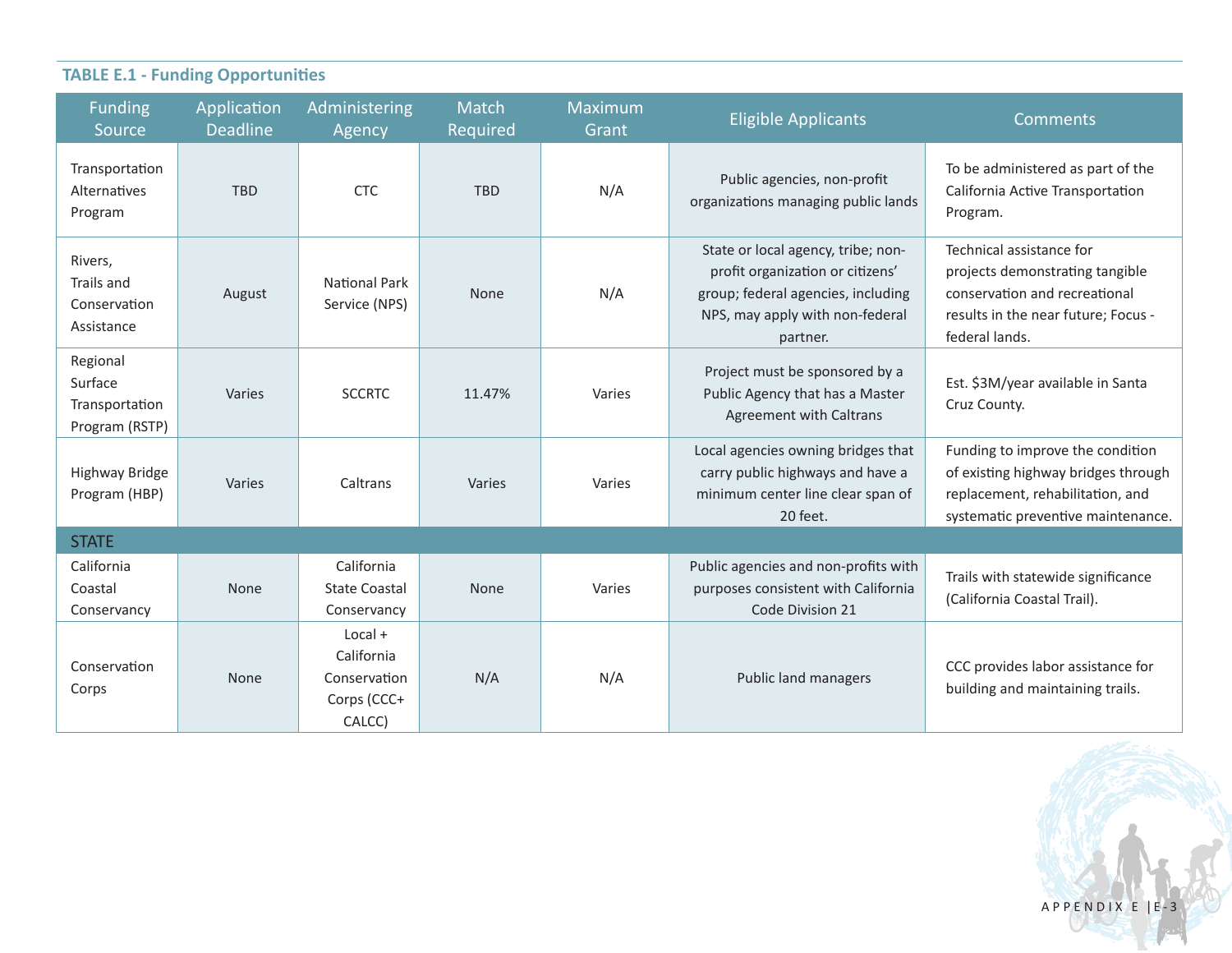### **TABLE E.1 - Funding Opportunities**

| <b>Funding</b><br>Source                                            | Application<br><b>Deadline</b> | Administering<br>Agency                        | Match<br>Required | Maximum<br>Grant      | <b>Eligible Applicants</b>                                                                            | <b>Comments</b>                                                                                                                                           |
|---------------------------------------------------------------------|--------------------------------|------------------------------------------------|-------------------|-----------------------|-------------------------------------------------------------------------------------------------------|-----------------------------------------------------------------------------------------------------------------------------------------------------------|
| Community-<br><b>Based</b><br>Transportation<br>Planning<br>Program | April                          | Caltrans                                       | 10%               | \$300,000             | Public agencies, transit agencies,<br>tribes, non-profits as sub-applicants                           | Purpose is to fund integrated<br>transportation and land use<br>planning.                                                                                 |
| Active<br>Transportation<br>Program                                 | <b>TBD</b>                     | <b>CTC</b>                                     | <b>TBD</b>        | <b>TBD</b>            | Public agencies                                                                                       | Consolidation of several state and<br>federal bicycle and pedestrian<br>funding programs through SB99.<br>Guidelines under development by<br>CTC 2013/14. |
| Environmental<br>Enhancement<br>Program                             | Varies                         | California<br>Natural<br>Resources<br>Agency   | <b>None</b>       | \$350,000             | Public agencies, non-profits                                                                          | Project must be directly or<br>indirectly related to mitigating the<br>environmental impact of existing<br>transportation facility.                       |
| Habitat<br>Conservation<br>Funds                                    | October                        | California<br>Dept. of Parks<br>and Recreation | 50% non-state     | None                  | Cities, counties, park districts                                                                      | Funds nature trail interpretation and<br>habitat restoration near trails.                                                                                 |
| Partnership<br><b>Planning Grant</b>                                | April                          | Caltrans                                       | 20%               | \$300,000             | <b>Metropolitan Planning Organizations</b><br>and Regional Transportation<br><b>Planning Agencies</b> | Fund transportation planning<br>studies of multi-regional and<br>statewide significance in partnership<br>with Caltrans.                                  |
| River Parkways<br>Program                                           | Varies                         | California<br>Natural<br>Resources<br>Agency   | None              | Approximately<br>\$1M | Governments, non-profits,<br>community organizations                                                  | Funds river parkway development<br>projects.                                                                                                              |
| Statewide Park<br>Program                                           | Varies                         | California<br><b>State Parks</b>               | None              | \$5M                  | Cities, counties, districts and Joint<br><b>Powers Authorities</b>                                    | Projects must be in the most<br>undeserved communities<br>in California and part of a<br>development project.                                             |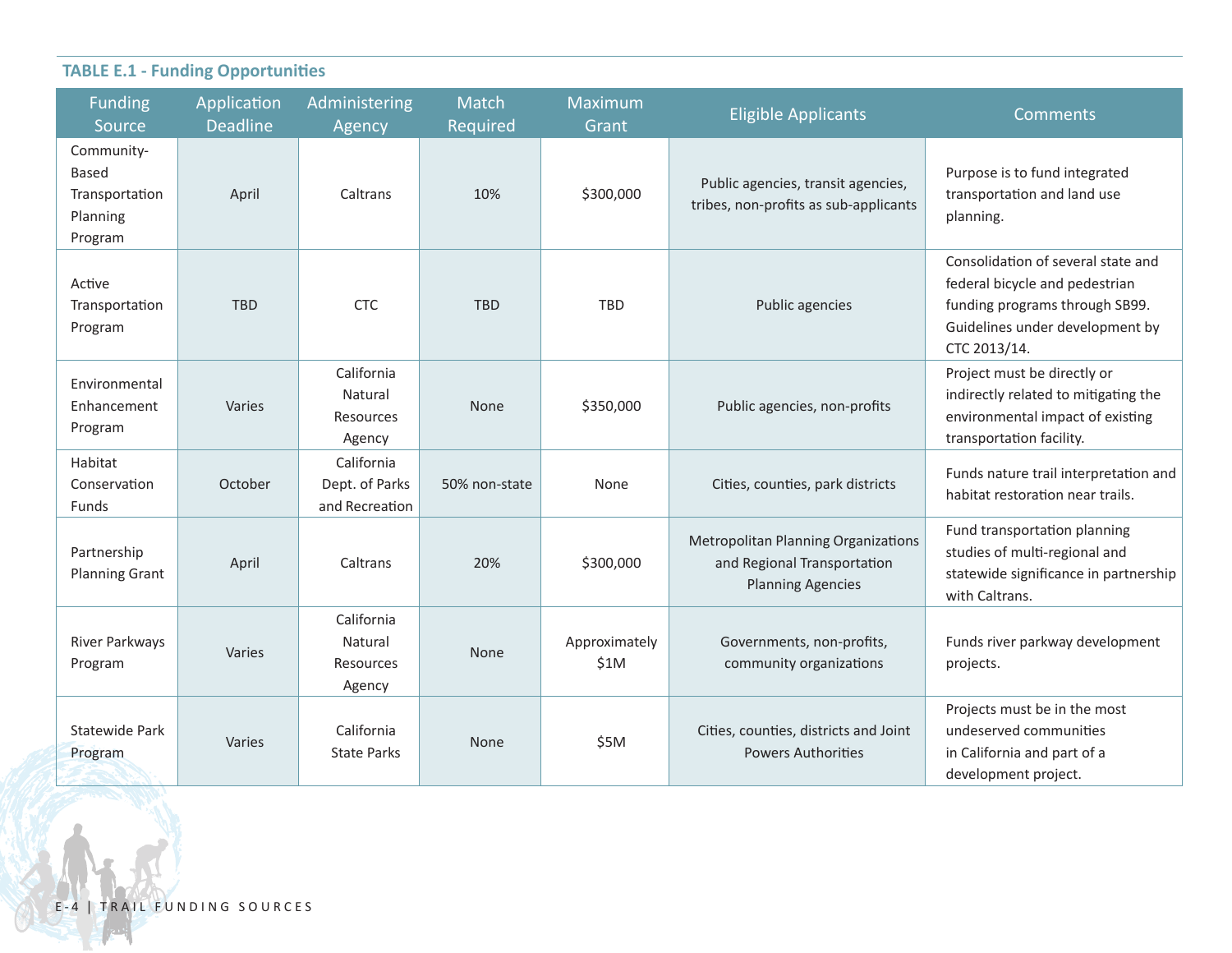| <b>TABLE E.1 - Funding Opportunities</b>                          |                                |                                                                  |                   |                          |                                                                                                   |                                                                                                                                                                               |  |
|-------------------------------------------------------------------|--------------------------------|------------------------------------------------------------------|-------------------|--------------------------|---------------------------------------------------------------------------------------------------|-------------------------------------------------------------------------------------------------------------------------------------------------------------------------------|--|
| <b>Funding</b><br>Source                                          | Application<br><b>Deadline</b> | Administering<br>Agency                                          | Match<br>Required | Maximum<br>Grant         | <b>Eligible Applicants</b>                                                                        | <b>Comments</b>                                                                                                                                                               |  |
| <b>Urban Greening</b><br>Grants                                   | Varies                         | Resources<br>Agency                                              | None              | Varies                   | Cities, counties, special districts,<br>non-profits, joint power authorities                      | Projects must accomplish several<br>criteria, including decreasing air<br>pollution, increase adaptability<br>to climate change, and reduce<br>greenhouse gas emissions, etc. |  |
| Wildlife<br>Conservation<br><b>Board Public</b><br>Access Program | Continuous                     | Wildlife<br>Conservation<br><b>Board</b>                         | None              | \$250,000                | Public agencies, non-profits                                                                      | Support wildlife oriented public<br>access.                                                                                                                                   |  |
| <b>LOCAL</b>                                                      |                                |                                                                  |                   |                          |                                                                                                   |                                                                                                                                                                               |  |
| AB 2766                                                           | June                           | Monterey<br><b>Bay Unified</b><br>Air Pollution<br>Control Dist. | None              | \$200,000 -<br>\$400,000 | Public agencies located within<br>Monterey County, Santa Cruz<br>County, and/or San Benito County | \$4 in motor vehicle registration<br>fees to fund various air pollution<br>reduction efforts.                                                                                 |  |
| City of Santa<br>Cruz Special<br>Sales Tax:<br>Measure H          | N/A                            | City of Santa<br>Cruz                                            | None              | N/A                      | City of Santa Cruz                                                                                | Projects selected by the City.                                                                                                                                                |  |
| <b>General Fund</b>                                               | Ongoing                        | Cities, County                                                   | None              | N/A                      | Local jurisdictions, cities, and<br>County                                                        | Funds typically spent on<br>maintenance of existing facilities;<br>often used as match for grants.                                                                            |  |
| Gas Tax                                                           | Ongoing                        | Cities, County                                                   | None              | N/A                      | Local jurisdictions, cities, and<br>County                                                        | Funds typically spent on<br>maintenance of existing facilities.                                                                                                               |  |
| Development<br><b>Impact Fees</b>                                 | N/A                            | Public land<br>agencies                                          | N/A               | N/A                      | Local jurisdictions, cities, and<br>County                                                        | Fees placed on new development.                                                                                                                                               |  |